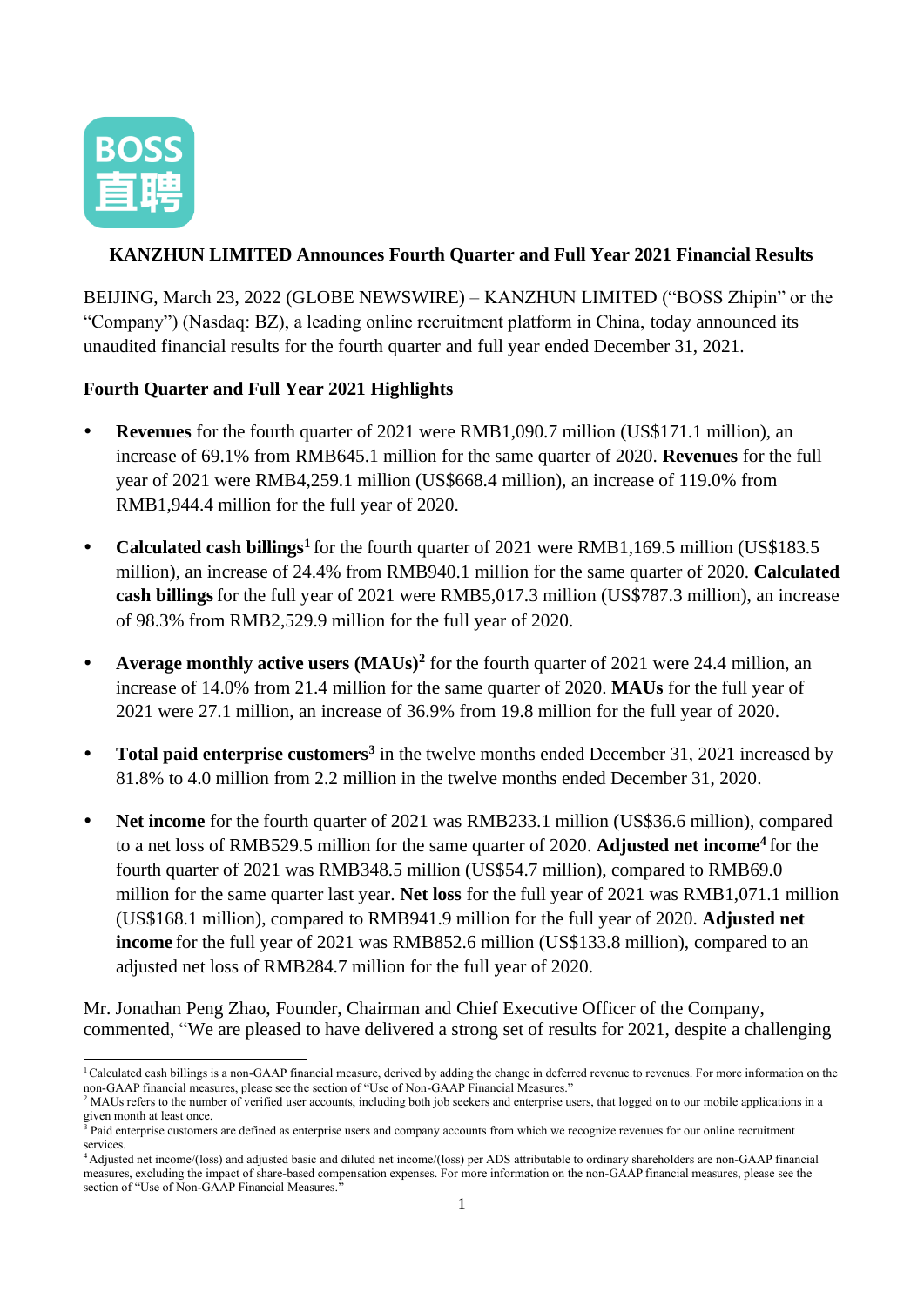business environment. In 2021, our company proved its ability to adapt and succeed in the face of adversity. This is a testament not only to the effectiveness of our business model, but also to our commitment to improving our core capabilities and maximizing our service experience for existing users. We continue to see robust user engagement within our ecosystem and have full confidence in the future of our business. In 2022, we will stay true to our strategy of investing in technology, continue to empower our users, especially the valuable employment groups and enterprises with limited resources, as we drive forward to deliver long-term value to our shareholders."

Mr. Phil Yu Zhang, Chief Financial Officer, further commented, "We continued our quality growth in the fourth quarter. For 2021, our revenues increased by 119.0% year on year to RMB4,259.1 million, our net loss was RMB1,071.1 million and our adjusted net income was RMB852.6 million, making the first time we achieved non-GAAP profitability in a fiscal year, a proof of our healthy and improving operating efficiency."

## **Fourth Quarter 2021 Financial Results**

#### *Revenues*

Revenues were RMB1,090.7 million (US\$171.1 million) for the fourth quarter of 2021, an increase of 69.1% from RMB645.1 million for the same period in 2020. The increase was primarily due to the growth in revenues from online recruitment services to enterprise customers.

- Revenues from online recruitment services to enterprise customers were RMB1,082.0 million (US\$169.8 million) for the fourth quarter of 2021, representing an increase of 68.8% from RMB641.0 million for the same period in 2020. The increase was mainly due to the rapid growth in our paid enterprise customer numbers following the expansion of our user base.
- Revenues from other services, which mainly comprise of paid value-added services offered to job seekers, were RMB8.7 million (US\$1.4 million) for the fourth quarter of 2021, representing an increase of 112.2% from RMB4.1 million for the same period in 2020, benefiting from our continued overall growth in user base.

#### *Operating cost and expenses*

Total operating cost and expenses were RMB841.4 million (US\$132.0 million) for the fourth quarter of 2021, representing a decrease of 28.6% from RMB1,177.9 million for the same period of 2020. Total share-based compensation expenses were RMB115.5 million (US\$18.1 million) for the fourth quarter of 2021, compared with RMB598.5 million for the same period of 2020.

- *Cost of revenues* was RMB149.8 million (US\$23.5 million) for the fourth quarter of 2021, representing an increase of 88.9% from RMB79.3 million for the same period of 2020, primarily driven by increased headcount, especially in security and operation personnel, as well as increases in server and bandwidth cost and third-party payment processing cost, resulting from expanded user base and increased transaction volume.
- *Sales and marketing expenses* were RMB373.5 million (US\$58.6 million) for the fourth quarter of 2021, representing an increase of 16.4% from RMB321.0 million for the same period of 2020, primarily due to increased sales and marketing employee-related expenses, as well as increased share-based compensation expenses.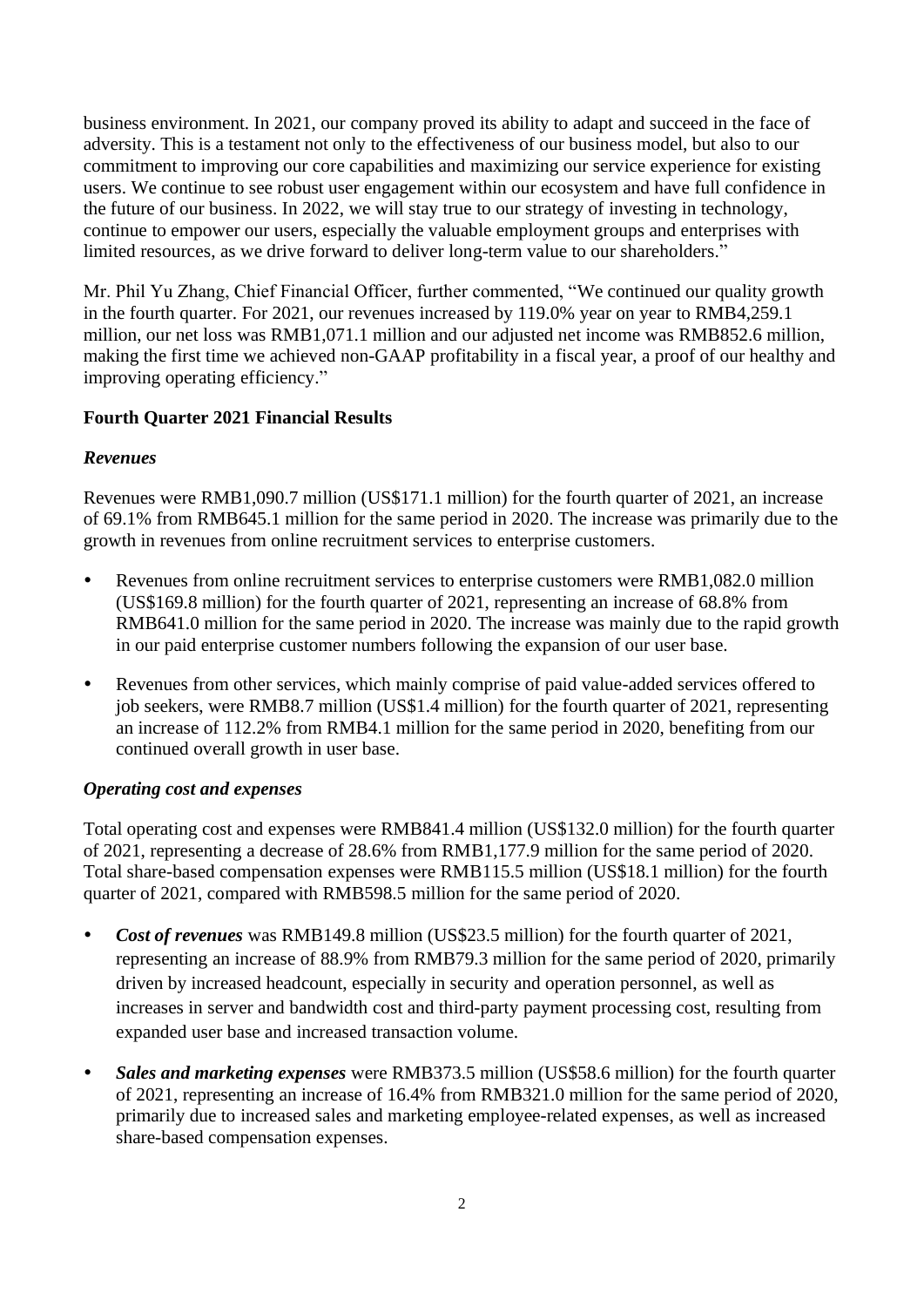- *Research and development expenses* were RMB198.9 million (US\$31.2 million) for the fourth quarter of 2021, representing an increase of 30.9% from RMB152.0 million for the same period of 2020, primarily due to increased headcount in research and development personnel and increased share-based compensation expenses.
- *General and administrative expenses* were RMB119.2 million (US\$18.7 million) for the fourth quarter of 2021, representing a decrease of 80.9% from RMB625.7 million for the same period of 2020. This decrease was primarily due to one-off share-based compensation expenses of RMB533.1 million recognized in the fourth quarter of 2020, related to the issuance of Class B ordinary shares to TECHWOLF LIMITED.

#### *Income/Loss from operations*

Income from operations was RMB253.3 million (US\$39.8 million) for the fourth quarter of 2021, compared to a loss from operations of RMB531.0 million for the same period of 2020.

#### *Net income/loss and adjusted net income*

Net income was RMB233.1 million (US\$36.6 million) for the fourth quarter of 2021, compared to a net loss of RMB529.5 million for the same period of 2020.

Adjusted net income was RMB348.5 million (US\$54.7 million) for the fourth quarter of 2021, compared to RMB69.0 million for the same quarter of 2020.

#### *Net income/loss per ADS and adjusted net income/loss per ADS*

Basic and diluted net income per ADS attributable to ordinary shareholders were RMB0.54 (US\$0.08) and RMB0.51 (US\$0.08), respectively, for the fourth quarter of 2021, compared to basic and diluted net loss per ADS of RMB10.25 in the same period of 2020.

Adjusted basic and diluted net income per ADS attributable to ordinary shareholders<sup>4</sup> were RMB0.81 (US\$0.13) and RMB0.76 (US\$0.12), respectively, for the fourth quarter of 2021, compared to adjusted basic and diluted net loss per ADS of RMB0.35 for the same period of 2020.

#### *Net cash generated from operating activities*

Net cash generated from operating activities was RMB534.9 million (US\$83.9 million) in the fourth quarter of 2021, representing an increase of 18.2% from RMB452.4 million in the same period of 2020.

#### *Cash position*

Balance of cash and cash equivalents and short-term investments was RMB12,226.8 million (US\$1,918.6 million) as of December 31, 2021, compared to RMB4,534.6 million as of December 31, 2020. The increase was primarily attributable to net proceeds from the initial public offering completed in June 2021 as well as net cash generated from operating activities.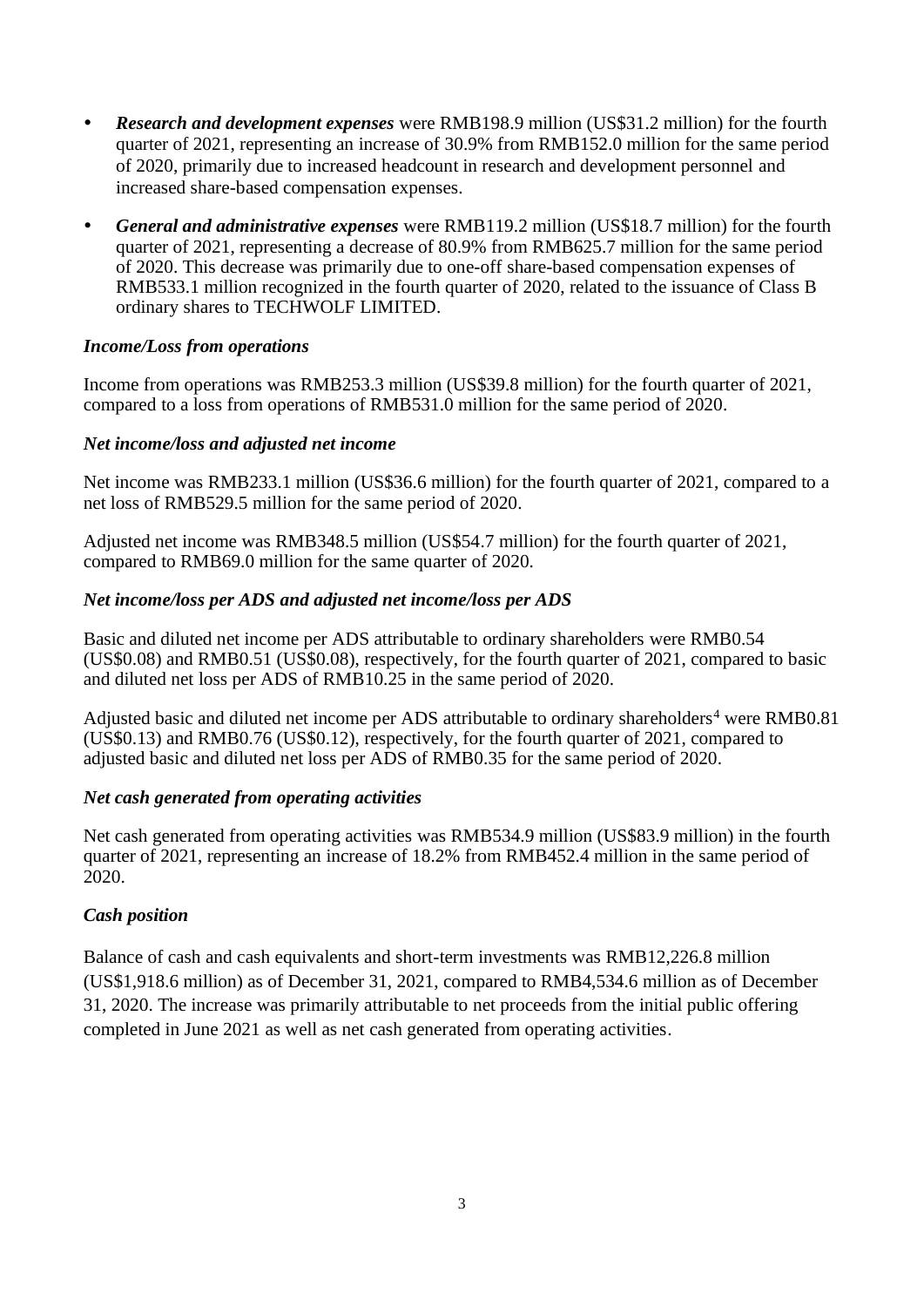# **Full Year 2021 Financial Results**

#### *Revenues*

Revenues were RMB4,259.1 million (US\$668.4 million) for the full year of 2021, an increase of 119.0% from RMB1,944.4 million for the full year of 2020. The increase was primarily due to the growth in revenues from online recruitment services to enterprise customers.

- Revenues from online recruitment services to enterprise customers were RMB4,219.0 million (US\$662.1 million) for the full year of 2021, representing an increase of 118.9% from RMB1,927.2 million for the full year of 2020. The increase was mainly due to the rapid growth in our paid enterprise customer numbers following the expansion of our user base.
- Revenues from other services, which mainly comprise of paid value-added services offered to job seekers, were RMB40.1 million (US\$6.3 million) for the full year of 2021, representing an increase of 133.1% from RMB17.2 million for the full year of 2020, benefiting from our continued overall growth in user base.

## *Operating cost and expenses*

Total operating cost and expenses were RMB5,310.4 million (US\$833.3 million) for the full year of 2021, representing an increase of 83.2% from RMB2,898.1 million for the full year of 2020. Total share-based compensation expenses were RMB1,923.6 million (US\$301.9 million) for the full year of 2021, compared with RMB657.2 million for the full year of 2020.

- *Cost of revenues* was RMB554.6 million (US\$87.0 million) for the full year of 2021, representing an increase of 130.9% from RMB240.2 million for the full year of 2020, primarily driven by increases in third-party payment processing cost, employee-related expenses with increased headcount, especially in security and operation personnel, as well as server and bandwidth cost, resulting from expanded user base and increased transaction volume.
- *Sales and marketing expenses* were RMB1,942.7 million (US\$304.8 million) for the full year of 2021, representing an increase of 44.2% from RMB1,347.5 million for the full year of 2020, primarily due to increased sales and marketing employee-related expenses and enhanced brand advertising activities.
- *Research and development expenses* were RMB822.0 million (US\$129.0 million) for the full year of 2021, representing an increase of 60.1% from RMB513.4 million for the full year of 2020, primarily due to increased headcount in research and development personnel as well as increased share-based compensation expenses.
- *General and administrative expenses* were RMB1,991.1 million (US\$312.5 million) for the full year of 2021, representing an increase of 149.8% from RMB797.0 million for the full year of 2020. This increase was primarily due to one-off share-based compensation expenses of RMB1,506.4 million recognized in 2021, related to the issuance of Class B ordinary shares to TECHWOLF LIMITED, as well as increased headcount in general and administrative personnel.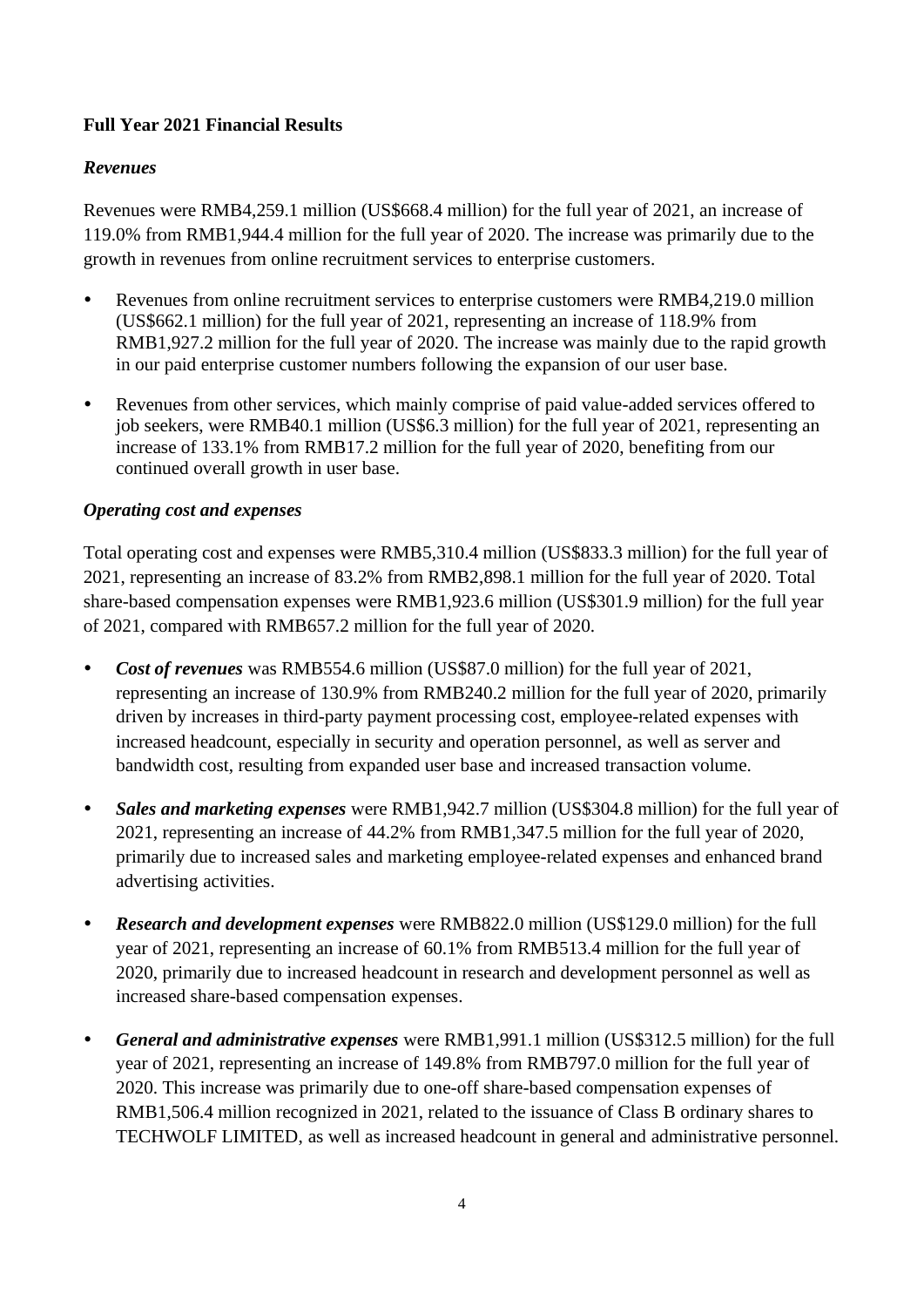## *Loss from operations*

Loss from operations was RMB1,036.3 million (US\$162.6 million) for the full year of 2021, representing an increase of 9.7% from RMB944.9 million for the full year of 2020. This increase was primarily due to one-off share-based compensation expenses of RMB1,506.4 million recognized in 2021, related to the issuance of Class B ordinary shares to TECHWOLF LIMITED.

## *Net loss and adjusted net income/loss*

Net loss was RMB1,071.1 million (US\$168.1 million) for the full year of 2021, compared to RMB941.9 million for the full year of 2020.

Adjusted net income was RMB852.6 million (US\$133.8 million) for the full year of 2021, compared to an adjusted net loss of RMB284.7 million for the full year of 2020.

## *Net loss per ADS and adjusted net income/loss per ADS*

Basic and diluted net loss per ADS attributable to ordinary shareholders were both RMB4.67 (US\$0.73) for the full year of 2021, compared to RMB22.05 for the full year of 2020.

Adjusted basic and diluted net income per ADS attributable to ordinary shareholders were RMB2.60 (US\$0.41) and RMB1.60 (US\$0.25), respectively, for the full year of 2021, compared to adjusted basic and diluted net loss per ADS of RMB10.23 for the full year of 2020.

# *Net cash generated from operating activities*

Net cash generated from operating activities was RMB1,641.4 million (US\$257.6 million) for the full year of 2021, representing an increase of 314.6% from RMB395.9 million for the full year of 2020.

#### **Recent Developments**

#### *Cybersecurity review*

As stated in the press release announced on July 5, 2021, the Company is subject to cybersecurity review by the Cyberspace Administration of China. To facilitate the process, during the review period, the "BOSS Zhipin" app has been required to suspend new user registration in China. The process is still ongoing, and the Company is fully cooperating with the regulator in respect of its review.

#### *Share repurchase program*

In March 2022, the Company's Board of Directors authorized a share repurchase program under which the Company may repurchase up to US\$150 million of its American depositary shares over the following 12 months. The share repurchases may be made in the open market, in privately negotiated transactions, in block trades and/or through other legally permissible means, depending on market conditions and in accordance with applicable rules and regulations.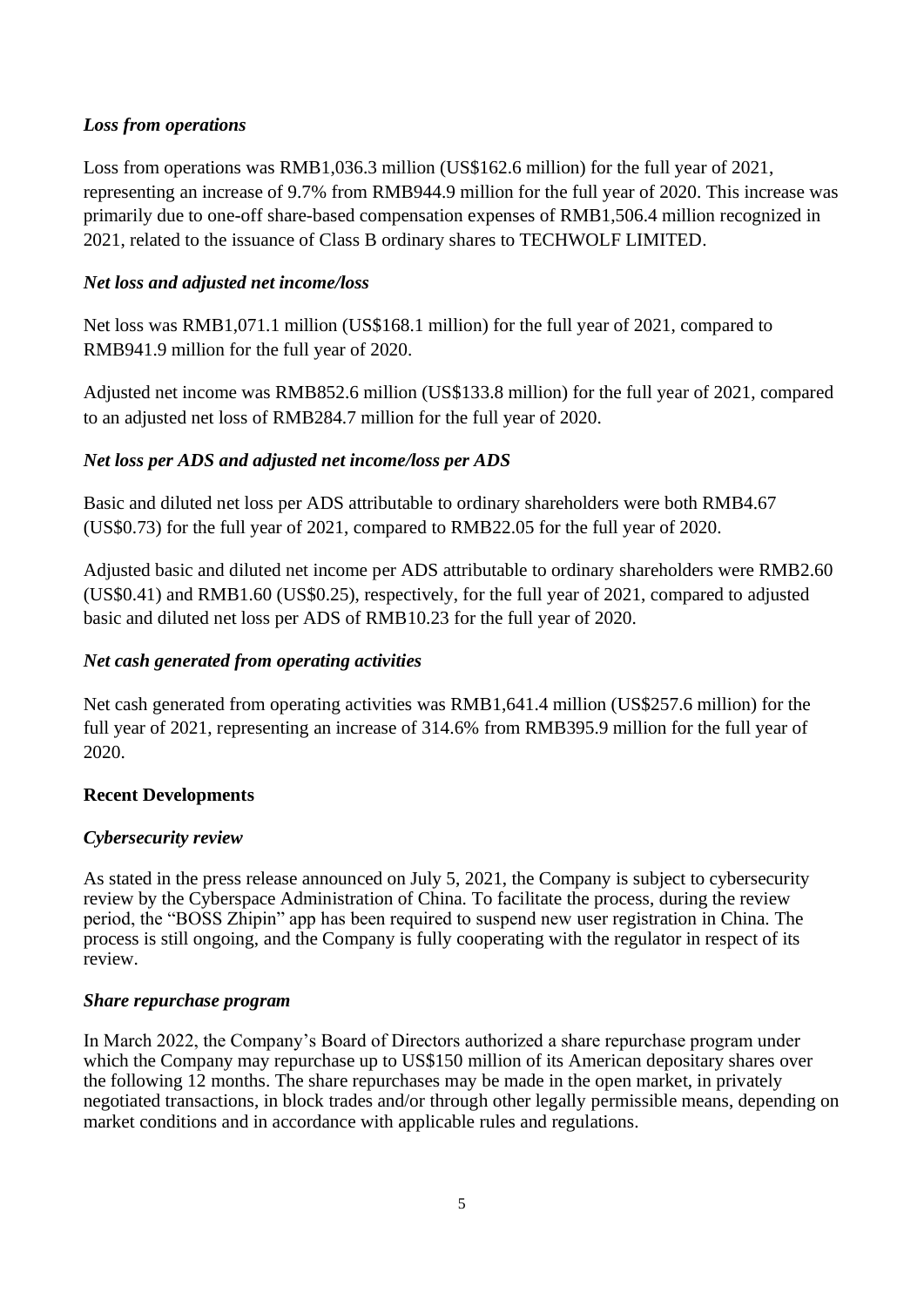#### **Outlook**

For the first quarter of 2022, the Company currently expects its total revenues to be between RMB1.10 billion and RMB1.12 billion, representing a year-on-year increase of 39.5% to 42.0%. This forecast reflects the Company's current views on the market, operational conditions and the impact of the on-going cybersecurity review, which are subject to change and cannot be predicted with reasonable accuracy as of the date hereof.

#### **Conference Call Information**

The Company will host a conference call at 8:00 AM U.S. Eastern Time on Wednesday, March 23, 2022 (8:00 PM Beijing/Hong Kong Time on March 23, 2022) to discuss the financial results. Details for the conference call are as follows:

| Event Title:              | KANZHUN LIMITED Fourth Quarter and Full Year 2021 Earnings |
|---------------------------|------------------------------------------------------------|
|                           | Conference Call                                            |
| Conference ID:            | 4660935                                                    |
| <b>Registration Link:</b> | http://apac.directeventreg.com/registration/event/4660935  |

Upon registration, participants will receive an email containing conference call dial-in details, a passcode, and a unique registrant ID. This information will allow you to gain immediate access to the call. Participants may pre-register at any time, including up to and after the call start time.

Additionally, a live and archived webcast of the conference call will be available on the Company's investor relations website at [https://ir.zhipin.com.](https://ir.zhipin.com/)

A replay of the conference call will be accessible approximately two hours after the conclusion of the live call and will be available until March 30, 2022, via the following details:

| International:                  | $+61-2-8199-0299$       |
|---------------------------------|-------------------------|
| China (Mandarin) Toll Free:     | 800-870-0206            |
| China Toll Free:                | 400-632-2162            |
| <b>United States Toll Free:</b> | $+1 - 855 - 452 - 5696$ |
| Hong Kong Toll Free:            | 800-963-117             |
| Singapore Toll Free:            | 800-616-2305            |
| Conference ID:                  | 4660935                 |

#### **Exchange Rate**

This announcement contains translations of certain RMB amounts into U.S. dollar ("US\$") amounts at specified rates solely for the convenience of the reader. Unless otherwise stated, all translations from RMB to US\$ were made at the rate of RMB6.3726 to US\$1.00, the noon buying rate on December 30, 2021 as set forth in the H.10 statistical release of the Federal Reserve Board. The Company makes no representation that the RMB or US\$ amounts referred could be converted into US\$ or RMB, as the case may be, at any particular rate or at all.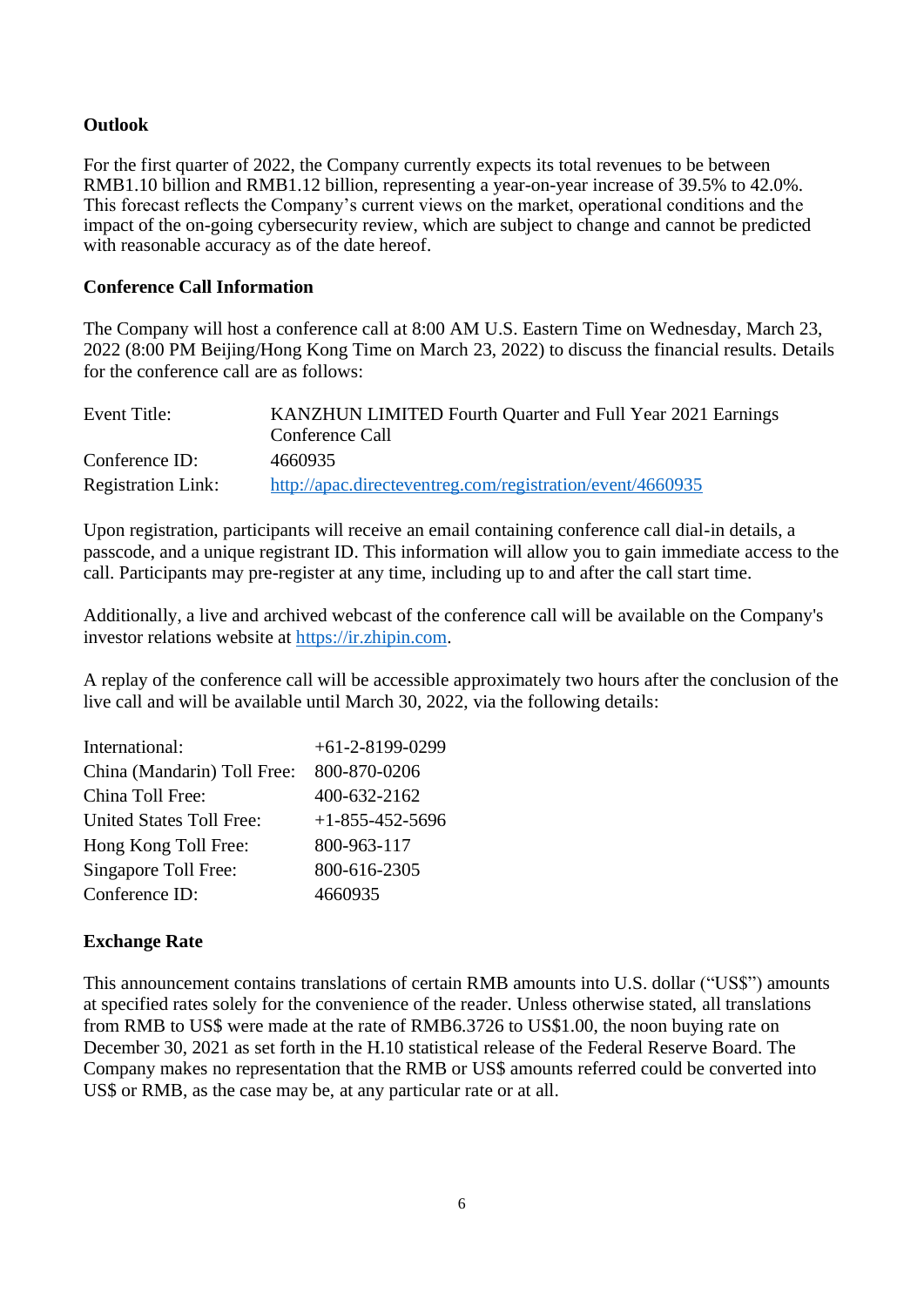#### **Use of Non-GAAP Financial Measures**

In evaluating the business, the Company considers and uses non-GAAP measures, such as calculated cash billings, adjusted net income/(loss), adjusted net income/(loss) attributable to ordinary shareholders, adjusted basic and diluted net income/(loss) per ordinary share attributable to ordinary shareholders and adjusted basic and diluted net income/(loss) per ADS attributable to ordinary shareholders as supplemental measures to review and assess operating performance. The Company derives calculated cash billings by adding the change in deferred revenue to revenues. The Company uses calculated cash billings to measure and monitor sales growth because the Company generally bills its paid enterprise customers at the time of sales, but may recognize a portion of the related revenue ratably over time. The Company believes calculated cash billings provide valuable insights into the cash that will be generated from sales and is a valuable measure for monitoring service demand and financial performance. The Company defines adjusted net income/(loss) and adjusted net income/(loss) attributable to ordinary shareholders by excluding the impact of share-based compensation expenses, which are non-cash expenses, from the related GAAP measures. The Company believes that these non-GAAP measures help identify underlying trends in the business that could otherwise be distorted by the effect of certain expenses that are included in net income/(loss) and facilitate investors' assessment of the Company's operating performance.

The non-GAAP financial measures are not defined under U.S. GAAP and are not presented in accordance with U.S. GAAP. The presentation of non-GAAP financial measures should not be considered in isolation from, or as a substitute for most directly comparable financial measures prepared in accordance with GAAP. The non-GAAP measures have material limitations as an analytical metric and may not be calculated in the same manner by all companies, and may not be comparable to other similarly titled measures used by other companies. The Company encourages investors and others to review its financial information in its entirety and not rely on a single financial measure.

A reconciliation of the historical non-GAAP financial measures to the most directly comparable GAAP measures has been provided in the table captioned "Unaudited Reconciliation of GAAP and Non-GAAP Results" at the end of this press release.

#### **Safe Harbor Statement**

This press release contains statements that may constitute "forward-looking" statements which are made pursuant to the "safe harbor" provisions of the U.S. Private Securities Litigation Reform Act of 1995. These forward-looking statements can be identified by terminology such as "will," "expects," "anticipates," "aims," "future," "intends," "plans," "believes," "estimates," "likely to," and similar statements. Statements that are not historical facts, including statements about the Company's beliefs, plans, and expectations, are forward-looking statements. Forward-looking statements involve inherent risks and uncertainties. Further information regarding these and other risks is included in the Company's filings with the SEC. All information provided in this press release is as of the date of this press release, and the Company does not undertake any obligation to update any forward-looking statement, except as required under applicable law.

#### **About KANZHUN LIMITED**

KANZHUN LIMITED (Nasdaq: BZ) operates the leading online recruitment platform BOSS Zhipin in China. Established eight years ago, the Company connects job seekers and enterprise users in an efficient and seamless manner through its highly interactive mobile app, a transformative product that promotes two-way communication, focuses on intelligent recommendations, and creates new scenarios in the online recruiting process. Benefiting from its large and diverse user base, BOSS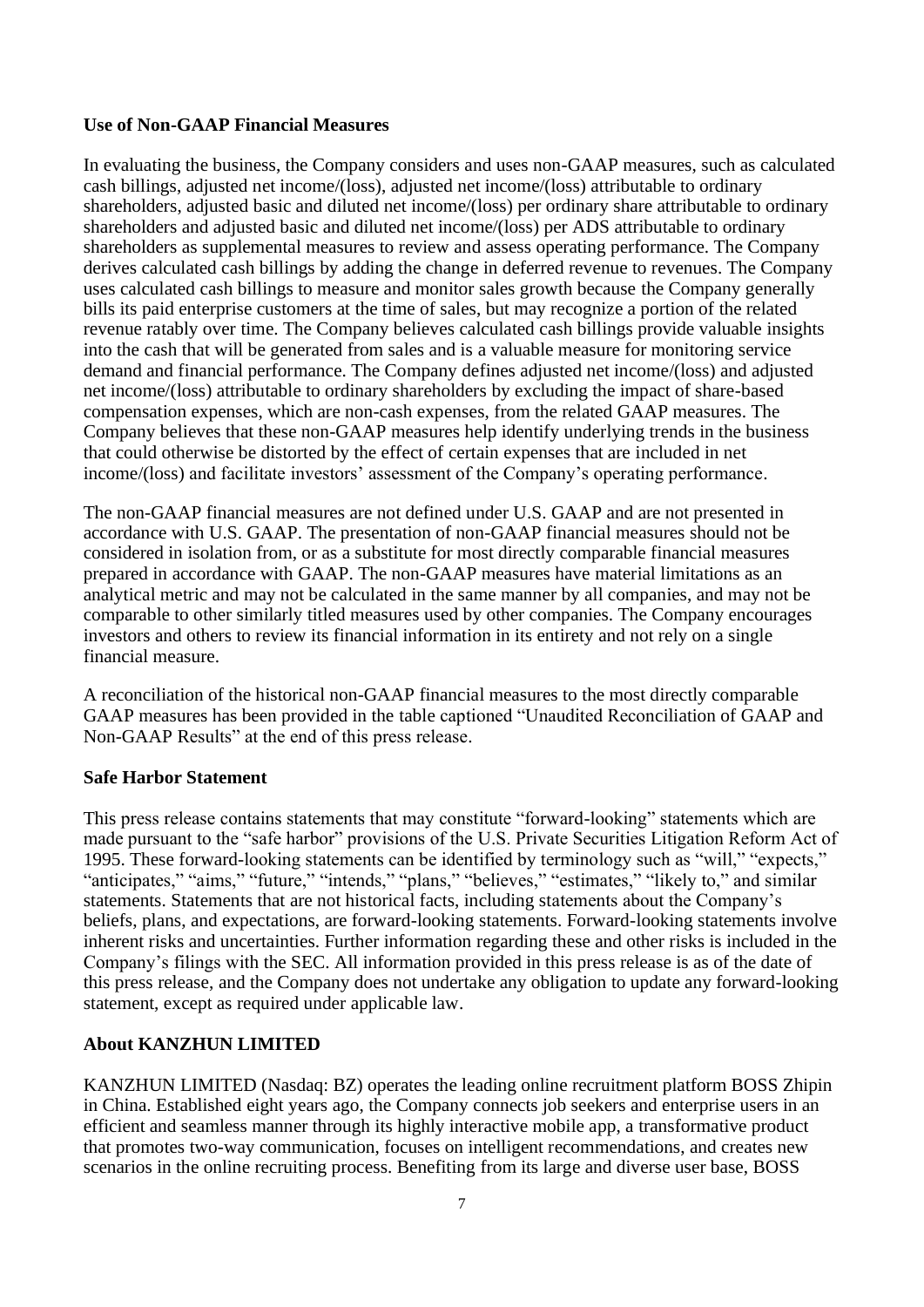Zhipin has developed powerful network effects to deliver higher recruitment efficiency and drive rapid expansion.

# **For investor and media inquiries, please contact:**

KANZHUN LIMITED Investor Relations Email: ir@kanzhun.com

THE PIACENTE GROUP, INC. Email: kanzhun@tpg-ir.com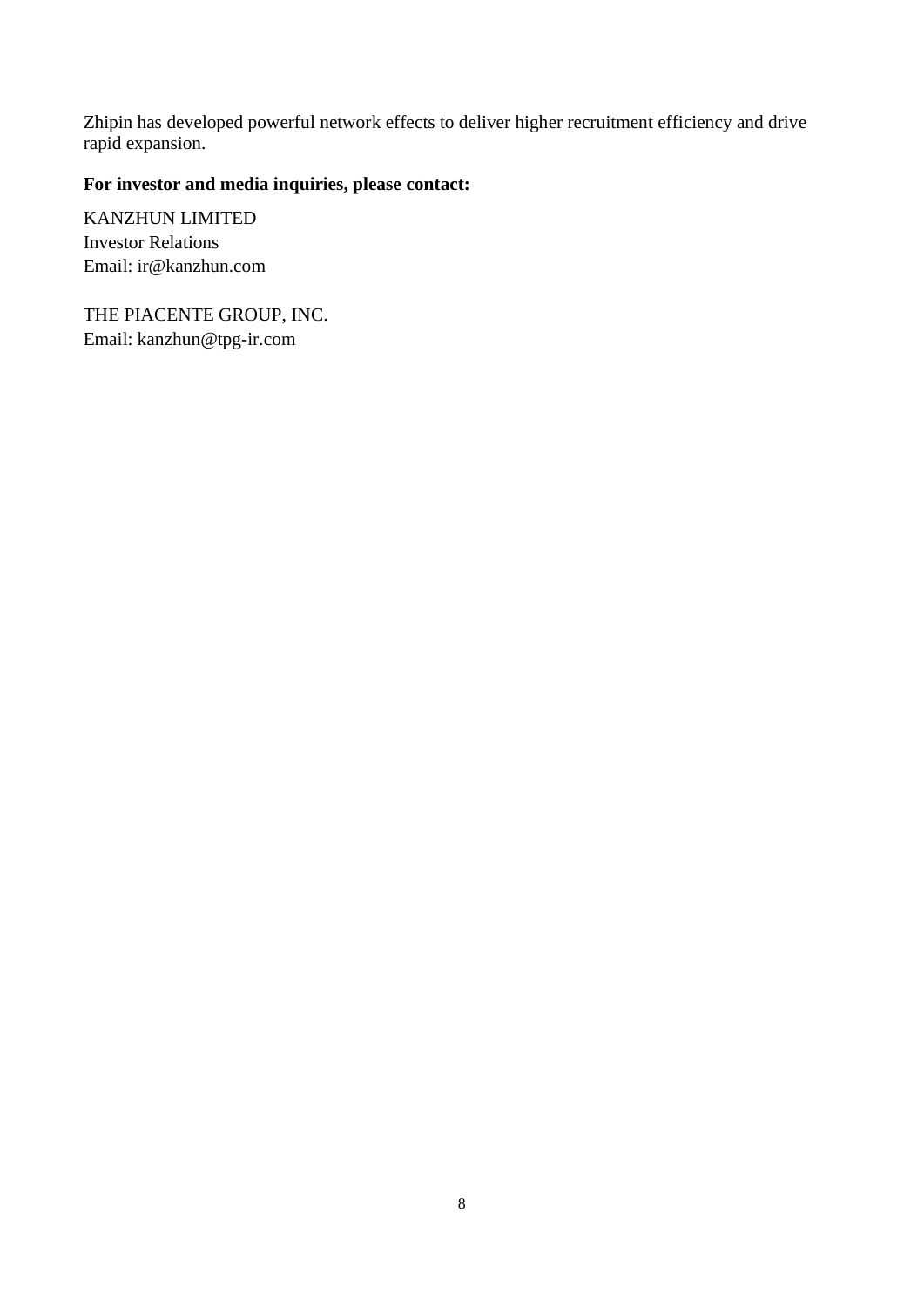#### **KANZHUN LIMITED**

# **UNAUDITED CONDENSED CONSOLIDATED STATEMENTS OF COMPRHENSIVE (LOSS)/INCOME**

| (All amounts in thousands, except for share and per share data, unless otherwise noted) |               |                                            |                                                                         |                                    |               |            |
|-----------------------------------------------------------------------------------------|---------------|--------------------------------------------|-------------------------------------------------------------------------|------------------------------------|---------------|------------|
|                                                                                         |               | For the three months ended<br>December 31, |                                                                         | For the year ended<br>December 31, |               |            |
|                                                                                         | 2020<br>2021  |                                            |                                                                         | 2020                               | 2021          |            |
|                                                                                         | <b>RMB</b>    | <b>RMB</b>                                 | US\$                                                                    | <b>RMB</b>                         | <b>RMB</b>    | US\$       |
| <b>Revenues</b>                                                                         |               |                                            |                                                                         |                                    |               |            |
| Online recruitment services to enterprise                                               |               |                                            |                                                                         |                                    |               |            |
| customers                                                                               | 641,037       | 1,081,972                                  | 169,785                                                                 | 1,927,178                          | 4,219,026     | 662,057    |
| Other services                                                                          | 4,096         | 8,678                                      | 1,362                                                                   | 17,181                             | 40,102        | 6,293      |
| <b>Total revenues</b>                                                                   | 645,133       | 1,090,650                                  | 171,147                                                                 | 1,944,359                          | 4,259,128     | 668,350    |
| <b>Operating cost and expenses</b>                                                      |               |                                            |                                                                         |                                    |               |            |
| Cost of revenues <sup>(1)</sup>                                                         | (79, 254)     | (149, 785)                                 | (23,505)                                                                | (240,211)                          | (554, 648)    | (87,036)   |
| Sales and marketing expenses <sup>(1)</sup>                                             | (321,019)     | (373, 471)                                 | (58, 606)                                                               | (1,347,532)                        | (1,942,670)   | (304, 847) |
| Research and development expenses <sup>(1)</sup>                                        | (151, 955)    | (198, 933)                                 | (31,217)                                                                | (513, 362)                         | (821,984)     | (128, 987) |
| General and administrative expenses <sup>(1)</sup>                                      | (625, 665)    | (119, 173)                                 | (18,701)                                                                | (797,008)                          | (1,991,123)   | (312, 451) |
| <b>Total operating cost and expenses</b>                                                | (1, 177, 893) | (841, 362)                                 | (132, 029)                                                              | (2,898,113)                        | (5,310,425)   | (833, 321) |
| Other operating income, net                                                             | 1,754         | 4,029                                      | 632                                                                     | 8,849                              | 14,977        | 2,350      |
| (Loss)/Income from operations                                                           | (531,006)     | 253,317                                    | 39,750                                                                  | (944, 905)                         | (1,036,320)   | (162, 621) |
| Investment income                                                                       | 2,774         | 8,953                                      | 1,405                                                                   | 9,095                              | 24,744        | 3,883      |
| Financial income, net                                                                   | 2,132         | 2,981                                      | 468                                                                     | 3,098                              | 9,735         | 1,528      |
| Foreign exchange loss                                                                   | (2,852)       | (1,644)                                    | (258)                                                                   | (5,074)                            | (1,961)       | (308)      |
| Other expenses, net                                                                     | (529)         | (1,076)                                    | (169)                                                                   | (4,109)                            | (7,745)       | (1,215)    |
| (Loss)/Income before income tax expense                                                 | (529, 481)    | 262,531                                    | 41,196                                                                  | (941, 895)                         | (1,011,547)   | (158, 733) |
| Income tax expense                                                                      |               | (29, 461)                                  | (4,623)                                                                 | $\overline{a}$                     | (59, 527)     | (9, 341)   |
| Net (loss)/income                                                                       | (529, 481)    | 233,070                                    | 36,573                                                                  | (941, 895)                         | (1,071,074)   | (168, 074) |
| Accretion on convertible redeemable                                                     |               |                                            |                                                                         |                                    |               |            |
| preferred shares to redemption value                                                    | (90, 161)     |                                            |                                                                         | (283,981)                          | (164, 065)    | (25,745)   |
| Net (loss)/income attributable to ordinary                                              |               |                                            |                                                                         |                                    |               |            |
| shareholders                                                                            | (619, 642)    | 233,070                                    | 36,573                                                                  | (1,225,876)                        | (1,235,139)   | (193, 819) |
| Net (loss)/income                                                                       | (529, 481)    | 233,070                                    | 36,573                                                                  | (941, 895)                         | (1,071,074)   | (168, 074) |
| Other comprehensive loss                                                                |               |                                            |                                                                         |                                    |               |            |
| Foreign currency translation adjustment                                                 | (96, 368)     | (175, 647)                                 | (27, 563)                                                               | (149, 539)                         | (127, 378)    | (19,988)   |
| <b>Total comprehensive (loss)/income</b>                                                | (625, 849)    | 57,423                                     | 9,010                                                                   | (1,091,434)                        | (1, 198, 452) | (188, 062) |
| Weighted average number of ordinary shares                                              |               |                                            |                                                                         |                                    |               |            |
| -Basic                                                                                  |               |                                            | 120,855,422 863,552,831 863,552,831 111,172,986 529,343,027 529,343,027 |                                    |               |            |
| -Diluted                                                                                |               |                                            | 120,855,422 922,941,599 922,941,599 111,172,986 529,343,027 529,343,027 |                                    |               |            |
| Net (loss)/income per ordinary share                                                    |               |                                            |                                                                         |                                    |               |            |
| attributable to ordinary shareholders                                                   |               |                                            |                                                                         |                                    |               |            |
| -Basic                                                                                  | (5.13)        | 0.27                                       | 0.04                                                                    | (11.03)                            | (2.33)        | (0.37)     |
| -Diluted                                                                                | (5.13)        | 0.25                                       | 0.04                                                                    | (11.03)                            | (2.33)        | (0.37)     |
| Net (loss)/income per ADS* attributable to                                              |               |                                            |                                                                         |                                    |               |            |
| ordinary shareholders                                                                   |               |                                            |                                                                         |                                    |               |            |
| -Basic                                                                                  | (10.25)       | 0.54                                       | 0.08                                                                    | (22.05)                            | (4.67)        | (0.73)     |
| -Diluted                                                                                | (10.25)       | 0.51                                       | 0.08                                                                    | (22.05)                            | (4.67)        | (0.73)     |
| * Each ADS represents two Class A ordinary shares.                                      |               |                                            |                                                                         |                                    |               |            |

(1) Includes share-based compensation expenses as follows:

|                                     |            | For the three months ended<br>December 31, |        |            | For the year ended<br>December 31, |         |  |
|-------------------------------------|------------|--------------------------------------------|--------|------------|------------------------------------|---------|--|
|                                     | 2020       | 2021                                       |        | 2020       | 2021                               |         |  |
|                                     | <b>RMB</b> | <b>RMB</b>                                 | US\$   | <b>RMB</b> | <b>RMB</b>                         | US\$    |  |
| Cost of revenues                    | 981        | 6,899                                      | 1,083  | 1,920      | 31,467                             | 4,938   |  |
| Sales and marketing expenses        | 8.505      | 28,895                                     | 4,534  | 21.473     | 73.733                             | 11,570  |  |
| Research and development expenses   | 10.492     | 42,499                                     | 6,669  | 30,883     | 137,820                            | 21,627  |  |
| General and administrative expenses | 578,511    | 37,179                                     | 5,834  | 602,960    | 1,680,626                          | 263,727 |  |
|                                     | 598,489    | 115,472                                    | 18,120 | 657,236    | 1,923,646                          | 301,862 |  |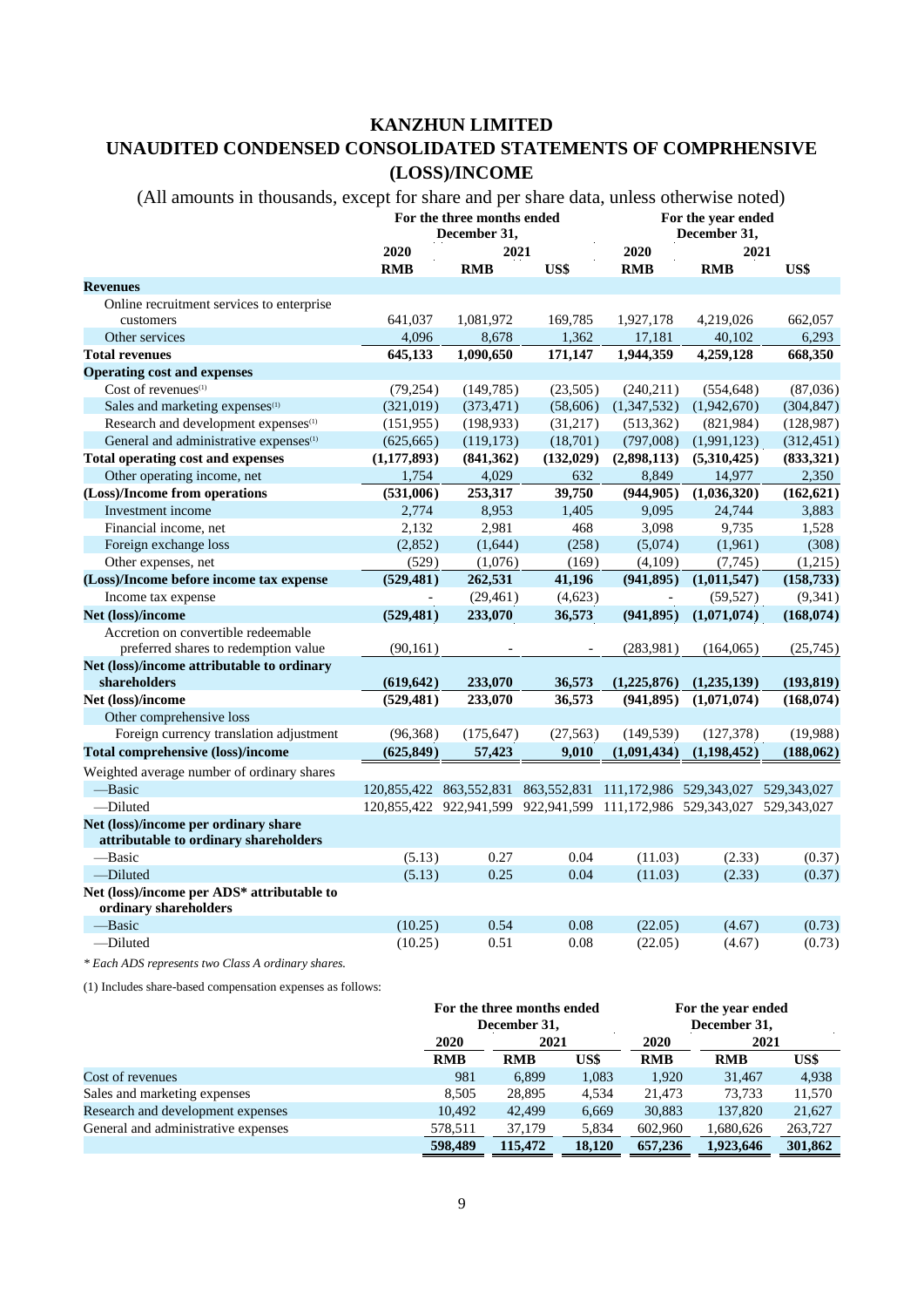## **KANZHUN LIMITED UNAUDITED CONDENSED CONSOLIDATED BALANCE SHEETS**

(All amounts in thousands, except for share and per share data, unless otherwise noted)

| 2020<br>2021<br><b>RMB</b><br>US\$<br><b>RMB</b><br><b>ASSETS</b><br><b>Current assets</b><br>Cash and cash equivalents<br>3,998,203<br>11,341,758<br>1,779,769<br>Short-term investments<br>536,401<br>884,996<br>138,875<br>6.999<br>1,002<br>Accounts receivable<br>157<br>Amounts due from related parties<br>40,799<br>6,615<br>1,038<br>164,910<br>724.583<br>113,703<br>Prepayments and other current assets<br><b>Total current assets</b><br>4,747,312<br>12,958,954<br>2,033,542<br><b>Non-current assets</b><br>Property, equipment and software, net<br>191,355<br>57,924<br>369,126<br>549<br>458<br>Intangible assets, net<br>72<br>48,502<br>Right-of-use assets, net<br>144,063<br>309,085<br>Other non-current assets<br>4,000<br>628<br>335,967<br>107,126<br>682,669<br><b>Total non-current assets</b><br><b>Total assets</b><br>5,083,279<br>13,641,623<br>2,140,668<br>LIABILITIES, MEZZANINE EQUITY AND SHAREHOLDERS'<br>(DEFICIT)/EQUITY<br><b>Current liabilities</b><br>Accounts payable<br>41,856<br>52,963<br>8,311<br>Deferred revenue<br>1,958,570<br>307,342<br>1,200,349<br>Other payables and accrued liabilities<br>418,259<br>645,138<br>101,236<br>Operating lease liabilities, current<br>127,531<br>59,559<br>20,012<br><b>Total current liabilities</b><br>1,720,023<br>2,784,202<br>436,901<br><b>Non-current liabilities</b><br>76,373<br>Operating lease liabilities, non-current<br>183,365<br>28,774<br><b>Total non-current liabilities</b><br>76,373<br>183,365<br>28,774<br><b>Total liabilities</b><br>1,796,396<br>2,967,567<br>465,675<br>5,587,000<br><b>Mezzanine equity</b><br>Shareholders' (deficit)/equity<br>81<br>Ordinary shares<br>554<br>87<br>Treasury shares (3,657,853 and 21,097,870 shares as of December 31,<br>2020 and 2021, respectively)<br>Additional paid-in capital<br>452,234<br>14,624,386<br>2,294,886<br>Accumulated other comprehensive loss<br>(130, 387)<br>(257,765)<br>(40, 449)<br>(2,622,045)<br>(3,693,119)<br>Accumulated deficit<br>(579, 531)<br>Total shareholders' (deficit)/equity<br>(2,300,117)<br>10,674,056<br>1,674,993<br>Total liabilities, mezzanine equity and shareholders' (deficit)/equity<br>5,083,279<br>13,641,623<br>2.140.668 | As of December 31, |  |  |  |
|--------------------------------------------------------------------------------------------------------------------------------------------------------------------------------------------------------------------------------------------------------------------------------------------------------------------------------------------------------------------------------------------------------------------------------------------------------------------------------------------------------------------------------------------------------------------------------------------------------------------------------------------------------------------------------------------------------------------------------------------------------------------------------------------------------------------------------------------------------------------------------------------------------------------------------------------------------------------------------------------------------------------------------------------------------------------------------------------------------------------------------------------------------------------------------------------------------------------------------------------------------------------------------------------------------------------------------------------------------------------------------------------------------------------------------------------------------------------------------------------------------------------------------------------------------------------------------------------------------------------------------------------------------------------------------------------------------------------------------------------------------------------------------------------------------------------------------------------------------------------------------------------------------------------------------------------------------------------------------------------------------------------------------------------------------------------------------------------------------------------------------------------------------------------------------------------------------------------------------------------|--------------------|--|--|--|
|                                                                                                                                                                                                                                                                                                                                                                                                                                                                                                                                                                                                                                                                                                                                                                                                                                                                                                                                                                                                                                                                                                                                                                                                                                                                                                                                                                                                                                                                                                                                                                                                                                                                                                                                                                                                                                                                                                                                                                                                                                                                                                                                                                                                                                            |                    |  |  |  |
|                                                                                                                                                                                                                                                                                                                                                                                                                                                                                                                                                                                                                                                                                                                                                                                                                                                                                                                                                                                                                                                                                                                                                                                                                                                                                                                                                                                                                                                                                                                                                                                                                                                                                                                                                                                                                                                                                                                                                                                                                                                                                                                                                                                                                                            |                    |  |  |  |
|                                                                                                                                                                                                                                                                                                                                                                                                                                                                                                                                                                                                                                                                                                                                                                                                                                                                                                                                                                                                                                                                                                                                                                                                                                                                                                                                                                                                                                                                                                                                                                                                                                                                                                                                                                                                                                                                                                                                                                                                                                                                                                                                                                                                                                            |                    |  |  |  |
|                                                                                                                                                                                                                                                                                                                                                                                                                                                                                                                                                                                                                                                                                                                                                                                                                                                                                                                                                                                                                                                                                                                                                                                                                                                                                                                                                                                                                                                                                                                                                                                                                                                                                                                                                                                                                                                                                                                                                                                                                                                                                                                                                                                                                                            |                    |  |  |  |
|                                                                                                                                                                                                                                                                                                                                                                                                                                                                                                                                                                                                                                                                                                                                                                                                                                                                                                                                                                                                                                                                                                                                                                                                                                                                                                                                                                                                                                                                                                                                                                                                                                                                                                                                                                                                                                                                                                                                                                                                                                                                                                                                                                                                                                            |                    |  |  |  |
|                                                                                                                                                                                                                                                                                                                                                                                                                                                                                                                                                                                                                                                                                                                                                                                                                                                                                                                                                                                                                                                                                                                                                                                                                                                                                                                                                                                                                                                                                                                                                                                                                                                                                                                                                                                                                                                                                                                                                                                                                                                                                                                                                                                                                                            |                    |  |  |  |
|                                                                                                                                                                                                                                                                                                                                                                                                                                                                                                                                                                                                                                                                                                                                                                                                                                                                                                                                                                                                                                                                                                                                                                                                                                                                                                                                                                                                                                                                                                                                                                                                                                                                                                                                                                                                                                                                                                                                                                                                                                                                                                                                                                                                                                            |                    |  |  |  |
|                                                                                                                                                                                                                                                                                                                                                                                                                                                                                                                                                                                                                                                                                                                                                                                                                                                                                                                                                                                                                                                                                                                                                                                                                                                                                                                                                                                                                                                                                                                                                                                                                                                                                                                                                                                                                                                                                                                                                                                                                                                                                                                                                                                                                                            |                    |  |  |  |
|                                                                                                                                                                                                                                                                                                                                                                                                                                                                                                                                                                                                                                                                                                                                                                                                                                                                                                                                                                                                                                                                                                                                                                                                                                                                                                                                                                                                                                                                                                                                                                                                                                                                                                                                                                                                                                                                                                                                                                                                                                                                                                                                                                                                                                            |                    |  |  |  |
|                                                                                                                                                                                                                                                                                                                                                                                                                                                                                                                                                                                                                                                                                                                                                                                                                                                                                                                                                                                                                                                                                                                                                                                                                                                                                                                                                                                                                                                                                                                                                                                                                                                                                                                                                                                                                                                                                                                                                                                                                                                                                                                                                                                                                                            |                    |  |  |  |
|                                                                                                                                                                                                                                                                                                                                                                                                                                                                                                                                                                                                                                                                                                                                                                                                                                                                                                                                                                                                                                                                                                                                                                                                                                                                                                                                                                                                                                                                                                                                                                                                                                                                                                                                                                                                                                                                                                                                                                                                                                                                                                                                                                                                                                            |                    |  |  |  |
|                                                                                                                                                                                                                                                                                                                                                                                                                                                                                                                                                                                                                                                                                                                                                                                                                                                                                                                                                                                                                                                                                                                                                                                                                                                                                                                                                                                                                                                                                                                                                                                                                                                                                                                                                                                                                                                                                                                                                                                                                                                                                                                                                                                                                                            |                    |  |  |  |
|                                                                                                                                                                                                                                                                                                                                                                                                                                                                                                                                                                                                                                                                                                                                                                                                                                                                                                                                                                                                                                                                                                                                                                                                                                                                                                                                                                                                                                                                                                                                                                                                                                                                                                                                                                                                                                                                                                                                                                                                                                                                                                                                                                                                                                            |                    |  |  |  |
|                                                                                                                                                                                                                                                                                                                                                                                                                                                                                                                                                                                                                                                                                                                                                                                                                                                                                                                                                                                                                                                                                                                                                                                                                                                                                                                                                                                                                                                                                                                                                                                                                                                                                                                                                                                                                                                                                                                                                                                                                                                                                                                                                                                                                                            |                    |  |  |  |
|                                                                                                                                                                                                                                                                                                                                                                                                                                                                                                                                                                                                                                                                                                                                                                                                                                                                                                                                                                                                                                                                                                                                                                                                                                                                                                                                                                                                                                                                                                                                                                                                                                                                                                                                                                                                                                                                                                                                                                                                                                                                                                                                                                                                                                            |                    |  |  |  |
|                                                                                                                                                                                                                                                                                                                                                                                                                                                                                                                                                                                                                                                                                                                                                                                                                                                                                                                                                                                                                                                                                                                                                                                                                                                                                                                                                                                                                                                                                                                                                                                                                                                                                                                                                                                                                                                                                                                                                                                                                                                                                                                                                                                                                                            |                    |  |  |  |
|                                                                                                                                                                                                                                                                                                                                                                                                                                                                                                                                                                                                                                                                                                                                                                                                                                                                                                                                                                                                                                                                                                                                                                                                                                                                                                                                                                                                                                                                                                                                                                                                                                                                                                                                                                                                                                                                                                                                                                                                                                                                                                                                                                                                                                            |                    |  |  |  |
|                                                                                                                                                                                                                                                                                                                                                                                                                                                                                                                                                                                                                                                                                                                                                                                                                                                                                                                                                                                                                                                                                                                                                                                                                                                                                                                                                                                                                                                                                                                                                                                                                                                                                                                                                                                                                                                                                                                                                                                                                                                                                                                                                                                                                                            |                    |  |  |  |
|                                                                                                                                                                                                                                                                                                                                                                                                                                                                                                                                                                                                                                                                                                                                                                                                                                                                                                                                                                                                                                                                                                                                                                                                                                                                                                                                                                                                                                                                                                                                                                                                                                                                                                                                                                                                                                                                                                                                                                                                                                                                                                                                                                                                                                            |                    |  |  |  |
|                                                                                                                                                                                                                                                                                                                                                                                                                                                                                                                                                                                                                                                                                                                                                                                                                                                                                                                                                                                                                                                                                                                                                                                                                                                                                                                                                                                                                                                                                                                                                                                                                                                                                                                                                                                                                                                                                                                                                                                                                                                                                                                                                                                                                                            |                    |  |  |  |
|                                                                                                                                                                                                                                                                                                                                                                                                                                                                                                                                                                                                                                                                                                                                                                                                                                                                                                                                                                                                                                                                                                                                                                                                                                                                                                                                                                                                                                                                                                                                                                                                                                                                                                                                                                                                                                                                                                                                                                                                                                                                                                                                                                                                                                            |                    |  |  |  |
|                                                                                                                                                                                                                                                                                                                                                                                                                                                                                                                                                                                                                                                                                                                                                                                                                                                                                                                                                                                                                                                                                                                                                                                                                                                                                                                                                                                                                                                                                                                                                                                                                                                                                                                                                                                                                                                                                                                                                                                                                                                                                                                                                                                                                                            |                    |  |  |  |
|                                                                                                                                                                                                                                                                                                                                                                                                                                                                                                                                                                                                                                                                                                                                                                                                                                                                                                                                                                                                                                                                                                                                                                                                                                                                                                                                                                                                                                                                                                                                                                                                                                                                                                                                                                                                                                                                                                                                                                                                                                                                                                                                                                                                                                            |                    |  |  |  |
|                                                                                                                                                                                                                                                                                                                                                                                                                                                                                                                                                                                                                                                                                                                                                                                                                                                                                                                                                                                                                                                                                                                                                                                                                                                                                                                                                                                                                                                                                                                                                                                                                                                                                                                                                                                                                                                                                                                                                                                                                                                                                                                                                                                                                                            |                    |  |  |  |
|                                                                                                                                                                                                                                                                                                                                                                                                                                                                                                                                                                                                                                                                                                                                                                                                                                                                                                                                                                                                                                                                                                                                                                                                                                                                                                                                                                                                                                                                                                                                                                                                                                                                                                                                                                                                                                                                                                                                                                                                                                                                                                                                                                                                                                            |                    |  |  |  |
|                                                                                                                                                                                                                                                                                                                                                                                                                                                                                                                                                                                                                                                                                                                                                                                                                                                                                                                                                                                                                                                                                                                                                                                                                                                                                                                                                                                                                                                                                                                                                                                                                                                                                                                                                                                                                                                                                                                                                                                                                                                                                                                                                                                                                                            |                    |  |  |  |
|                                                                                                                                                                                                                                                                                                                                                                                                                                                                                                                                                                                                                                                                                                                                                                                                                                                                                                                                                                                                                                                                                                                                                                                                                                                                                                                                                                                                                                                                                                                                                                                                                                                                                                                                                                                                                                                                                                                                                                                                                                                                                                                                                                                                                                            |                    |  |  |  |
|                                                                                                                                                                                                                                                                                                                                                                                                                                                                                                                                                                                                                                                                                                                                                                                                                                                                                                                                                                                                                                                                                                                                                                                                                                                                                                                                                                                                                                                                                                                                                                                                                                                                                                                                                                                                                                                                                                                                                                                                                                                                                                                                                                                                                                            |                    |  |  |  |
|                                                                                                                                                                                                                                                                                                                                                                                                                                                                                                                                                                                                                                                                                                                                                                                                                                                                                                                                                                                                                                                                                                                                                                                                                                                                                                                                                                                                                                                                                                                                                                                                                                                                                                                                                                                                                                                                                                                                                                                                                                                                                                                                                                                                                                            |                    |  |  |  |
|                                                                                                                                                                                                                                                                                                                                                                                                                                                                                                                                                                                                                                                                                                                                                                                                                                                                                                                                                                                                                                                                                                                                                                                                                                                                                                                                                                                                                                                                                                                                                                                                                                                                                                                                                                                                                                                                                                                                                                                                                                                                                                                                                                                                                                            |                    |  |  |  |
|                                                                                                                                                                                                                                                                                                                                                                                                                                                                                                                                                                                                                                                                                                                                                                                                                                                                                                                                                                                                                                                                                                                                                                                                                                                                                                                                                                                                                                                                                                                                                                                                                                                                                                                                                                                                                                                                                                                                                                                                                                                                                                                                                                                                                                            |                    |  |  |  |
|                                                                                                                                                                                                                                                                                                                                                                                                                                                                                                                                                                                                                                                                                                                                                                                                                                                                                                                                                                                                                                                                                                                                                                                                                                                                                                                                                                                                                                                                                                                                                                                                                                                                                                                                                                                                                                                                                                                                                                                                                                                                                                                                                                                                                                            |                    |  |  |  |
|                                                                                                                                                                                                                                                                                                                                                                                                                                                                                                                                                                                                                                                                                                                                                                                                                                                                                                                                                                                                                                                                                                                                                                                                                                                                                                                                                                                                                                                                                                                                                                                                                                                                                                                                                                                                                                                                                                                                                                                                                                                                                                                                                                                                                                            |                    |  |  |  |
|                                                                                                                                                                                                                                                                                                                                                                                                                                                                                                                                                                                                                                                                                                                                                                                                                                                                                                                                                                                                                                                                                                                                                                                                                                                                                                                                                                                                                                                                                                                                                                                                                                                                                                                                                                                                                                                                                                                                                                                                                                                                                                                                                                                                                                            |                    |  |  |  |
|                                                                                                                                                                                                                                                                                                                                                                                                                                                                                                                                                                                                                                                                                                                                                                                                                                                                                                                                                                                                                                                                                                                                                                                                                                                                                                                                                                                                                                                                                                                                                                                                                                                                                                                                                                                                                                                                                                                                                                                                                                                                                                                                                                                                                                            |                    |  |  |  |
|                                                                                                                                                                                                                                                                                                                                                                                                                                                                                                                                                                                                                                                                                                                                                                                                                                                                                                                                                                                                                                                                                                                                                                                                                                                                                                                                                                                                                                                                                                                                                                                                                                                                                                                                                                                                                                                                                                                                                                                                                                                                                                                                                                                                                                            |                    |  |  |  |
|                                                                                                                                                                                                                                                                                                                                                                                                                                                                                                                                                                                                                                                                                                                                                                                                                                                                                                                                                                                                                                                                                                                                                                                                                                                                                                                                                                                                                                                                                                                                                                                                                                                                                                                                                                                                                                                                                                                                                                                                                                                                                                                                                                                                                                            |                    |  |  |  |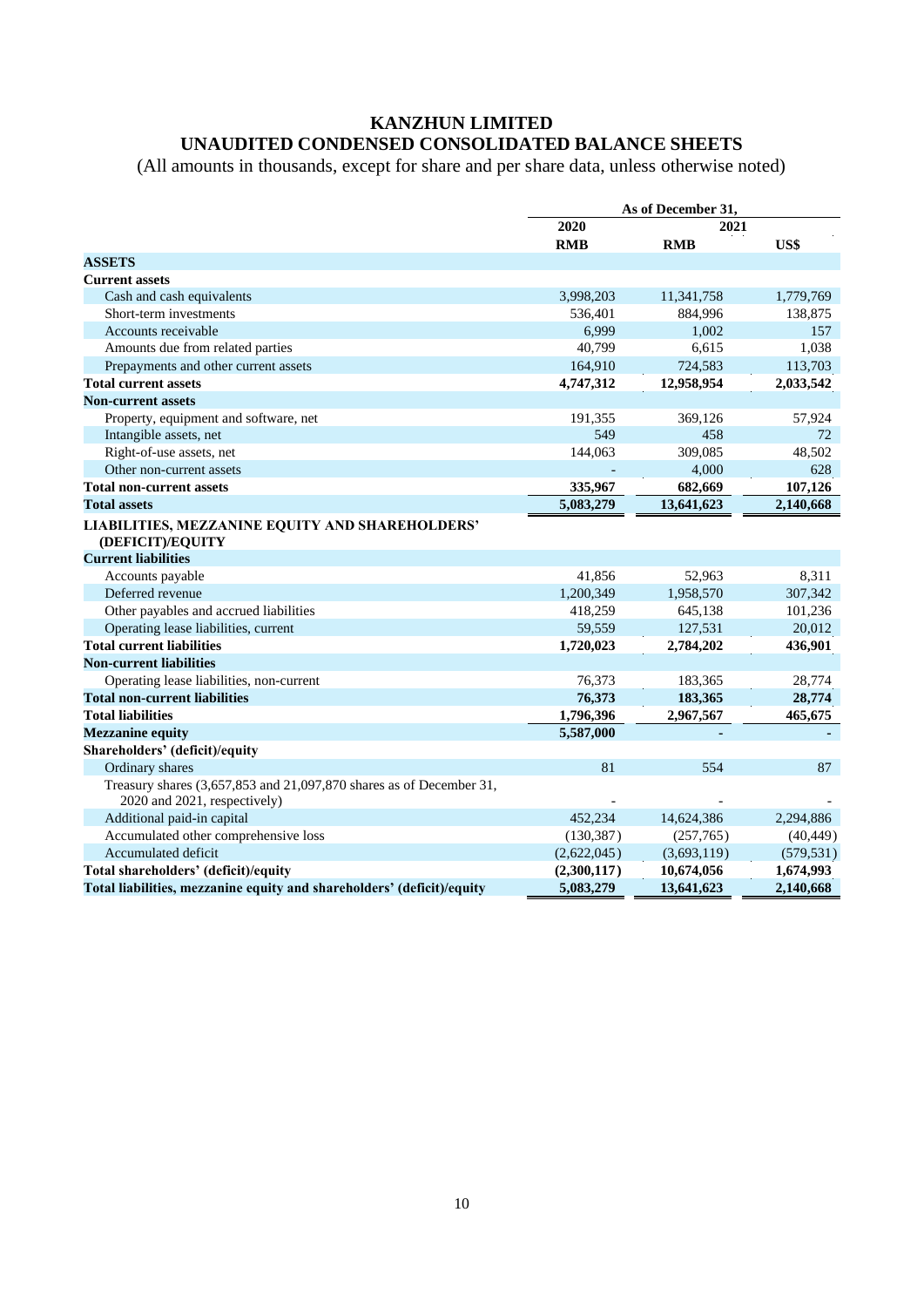# **KANZHUN LIMITED**

# **UNAUDITED CONDENSED CONSOLIDATED STATEMENTS OF CASH FLOWS**

(All amounts in thousands, except for share and per share data, unless otherwise noted)

|                                                                 | For the three months ended<br>December 31, |                                |              | For the year ended<br>December 31, |                      |           |
|-----------------------------------------------------------------|--------------------------------------------|--------------------------------|--------------|------------------------------------|----------------------|-----------|
|                                                                 | 2020<br>2021                               |                                | 2020<br>2021 |                                    |                      |           |
|                                                                 | <b>RMB</b>                                 | <b>RMB</b>                     | US\$         | <b>RMB</b>                         | <b>RMB</b>           | US\$      |
| Net cash generated from operating activities                    | 452,367                                    | 534,910                        | 83,939       | 395,911                            | 1.641.381            | 257,568   |
| Net cash (used in)/generated from investing<br>activities       | (330, 265)                                 | 203.889                        | 31.995       | 467.305                            | (601, 862)           | (94, 445) |
| Net cash generated from financing activities                    | 1.754.408                                  | 21.419                         | 3.361        | 2,882,112                          | 6.431.263            | 1.009.206 |
| Effect of exchange rate changes on cash and cash<br>equivalents | (99, 222)                                  | (174, 825)                     | (27.434)     | (154, 480)                         | (127.227)            | (19,965)  |
| Net increase in cash and cash equivalents                       | 1,777,288                                  | 585,393                        |              | 91,861 3,590,848                   | 7,343,555 1,152,364  |           |
| Cash and cash equivalents at beginning of the<br>period         | 2.220.915                                  | 10.756.365                     | 1.687.908    | 407.355                            | 3.998.203            | 627,405   |
| Cash and cash equivalents at end of the period                  | 3.998.203                                  | 11,341,758 1,779,769 3,998,203 |              |                                    | 11,341,758 1,779,769 |           |